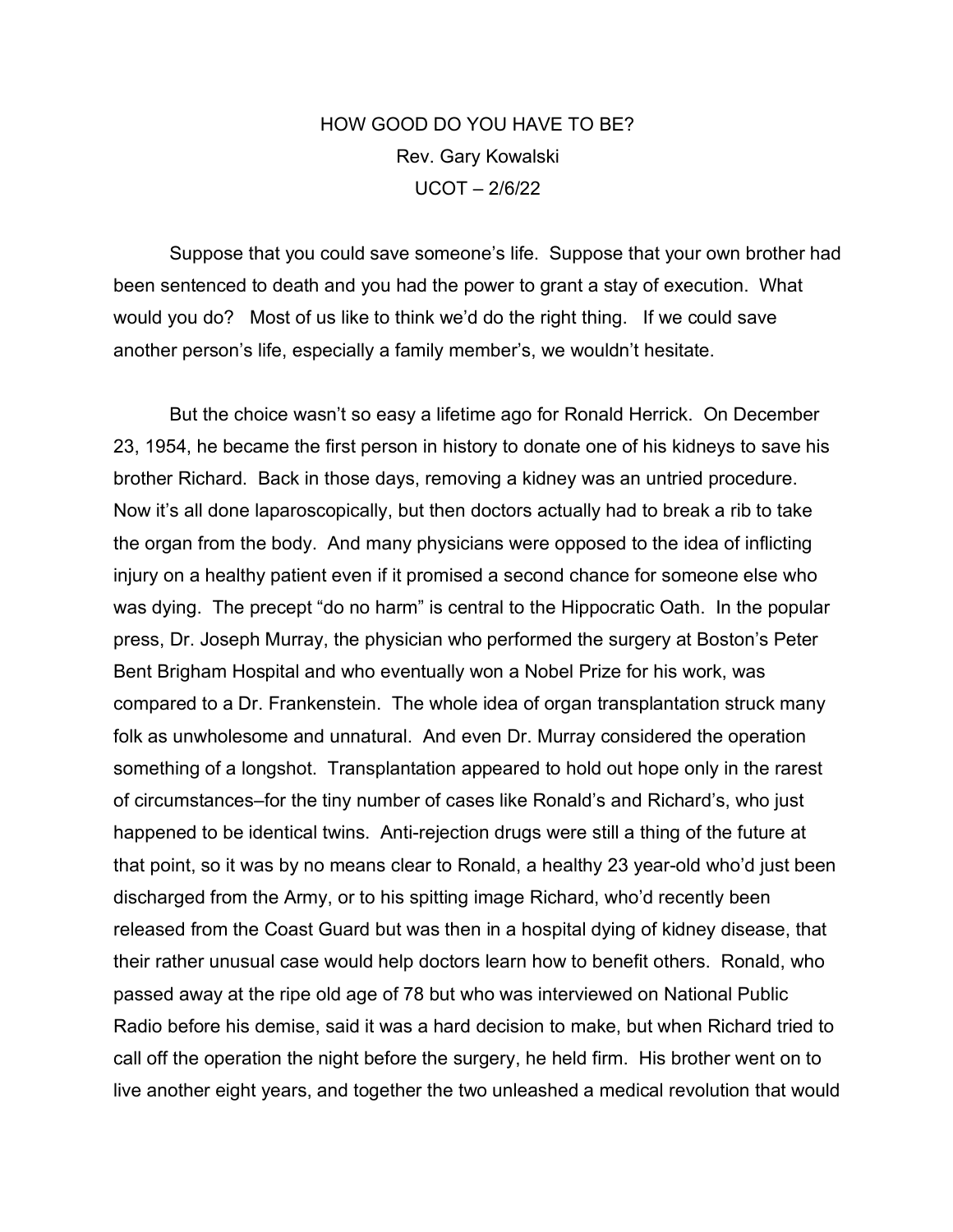save hundreds of thousands lives over the next few decades. Was it worth it? In retrospect, there's no doubt that Ronald made the right decision, medically and morally speaking. But at the time no one would have blamed him if he'd decided not to donate a kidney, and many would have praised him for his caution and good sense.

Suppose that you had the opportunity to save someone else's life. Suppose that with very little sacrifice on your part you could prevent another person from experiencing a premature end. Would you be willing to give a kidney to save your brother, or your child? And how about saving the life of a total stranger? Most doctors consider the first entirely commendable and normal. When my mother gave me a kidney twenty years ago, no one blinked an eye, and certainly no one questioned her motives. Transplants by that time had become almost routine. The success rate for the recipient was very high and the risks for the donor practically nil. At the same time, there were tens of thousands of people on waiting lists, condemned to spend a good chunk of every week hooked up a dialysis machines. And yet the notion of donating an organ to save the life of someone unrelated was and is still considered peculiar to say the least. A paper published in Seminars in Psychiatry in 1971 said that most doctors looked on the idea as "impulsive, suspect, and repugnant." And so it was not until 1999 that the first "non-directed" kidney donation took place. Joyce Roush, herself a nurse with the Indiana Organ Procurement Program who understood the risks (or lack of them) quite well, proposed herself to Dr. Lloyd Ratner, one of the leading transplant surgeons at Johns Hopkins, who was initially reluctant to discuss it. "Give me a call and we'll consider," he told her, thinking he'd never hear from her again, only to find that she called and called, and was not to be put off. Joyce said she felt tapped on the shoulder by God. After a battery of psychological tests and bioethical consultation, she was finally allowed to donate one of her healthy kidneys to a thirteen-year-old boy. Joyce and Christopher both are alive and well today, and although a few people have followed in her footsteps, the number of "non-directed" donations remains fairly small. But the number is growing, with perhaps a couple of hundred occurring each year.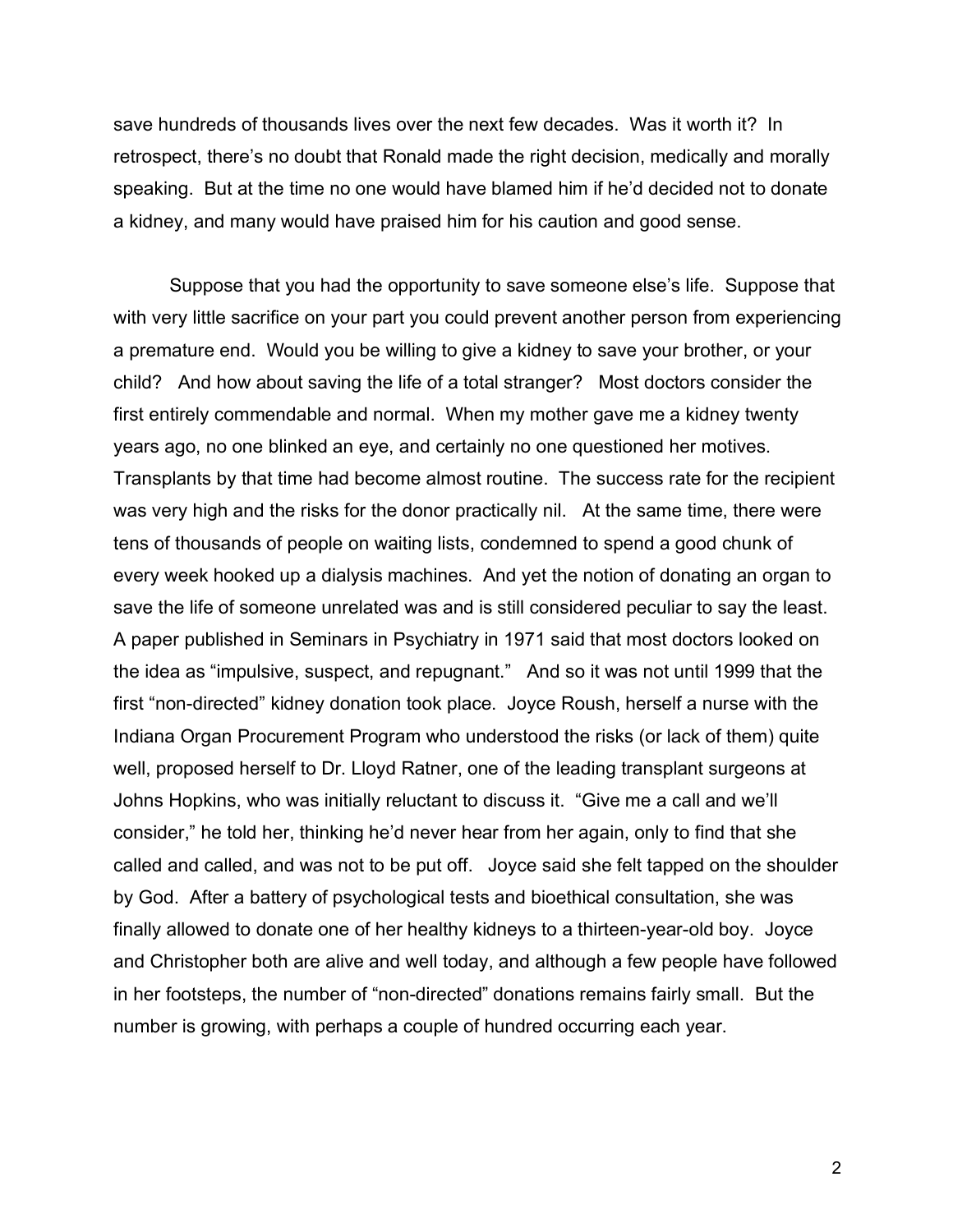One of those was from Zell Kravinsky. Mister Kravinsky had already given away a financial fortune. After amassing a forty-five million dollar real estate empire–a million square feet of commercial property along with lofts, houses and condos–he began to be troubled by his own wealth and the disparity of so many who had nothing. He had to talk his wife into it, but as a psychiatrist, she was interested in the idea of healthcare, and gift by gift they were able to give away almost everything they owned: \$6 million to the Centers for Disease Control, \$30 million to support a School for Public Health at Ohio State University. Kravinsky had to compromise on his goal of total divestment. His wife insisted that he set up a small trust as security for her and their two children. But in the space of a couple of years, Kravinsky took his own personal assets down a quite modest leve–a small home with a large mortgage, two old minivans and about \$80,000 in stocks and cash. He'd gone from being a tycoon to a rather grungy existence in the middle class, meanwhile setting records for philanthropy. But for Zell Kravinsky, it wasn't enough. He knew that if he wanted, he could give away much, much, more.

Kravinsky wasn't tapped on the shoulder by God so much as driven by a mathematical calculus. Raised in a Jewish family committed to socialism and left wing politics, he worked as a teacher in a Philadelphia ghetto before he discovered his inborn aptitude for making money. Interest rates, amortizations and depreciation tables came naturally to him. Numbers and ratios were things he understood intuitively. So when he read an article in the Wall Street Journal explaining that a kidney donor had only a one-in-fourthousand chance of dying from giving up an organ, Kravinsky understood that this was like buying a U.S. government bond. The risk was almost zero. But unlike government bonds, the dividend or pay-out would be fabulous. Some lucky person would get a whole new life. The logic was irresistible, at least to an algorithmic type of mind.

"Moral calculus" is a phrase that comes from the ethical framework known as utilitarianism. The right thing to do in any given circumstance, according to this code, is to produce the greatest good for the greatest number. "Maximize happiness" ought to be our guiding principle–not just augment our own happiness, or that of our close family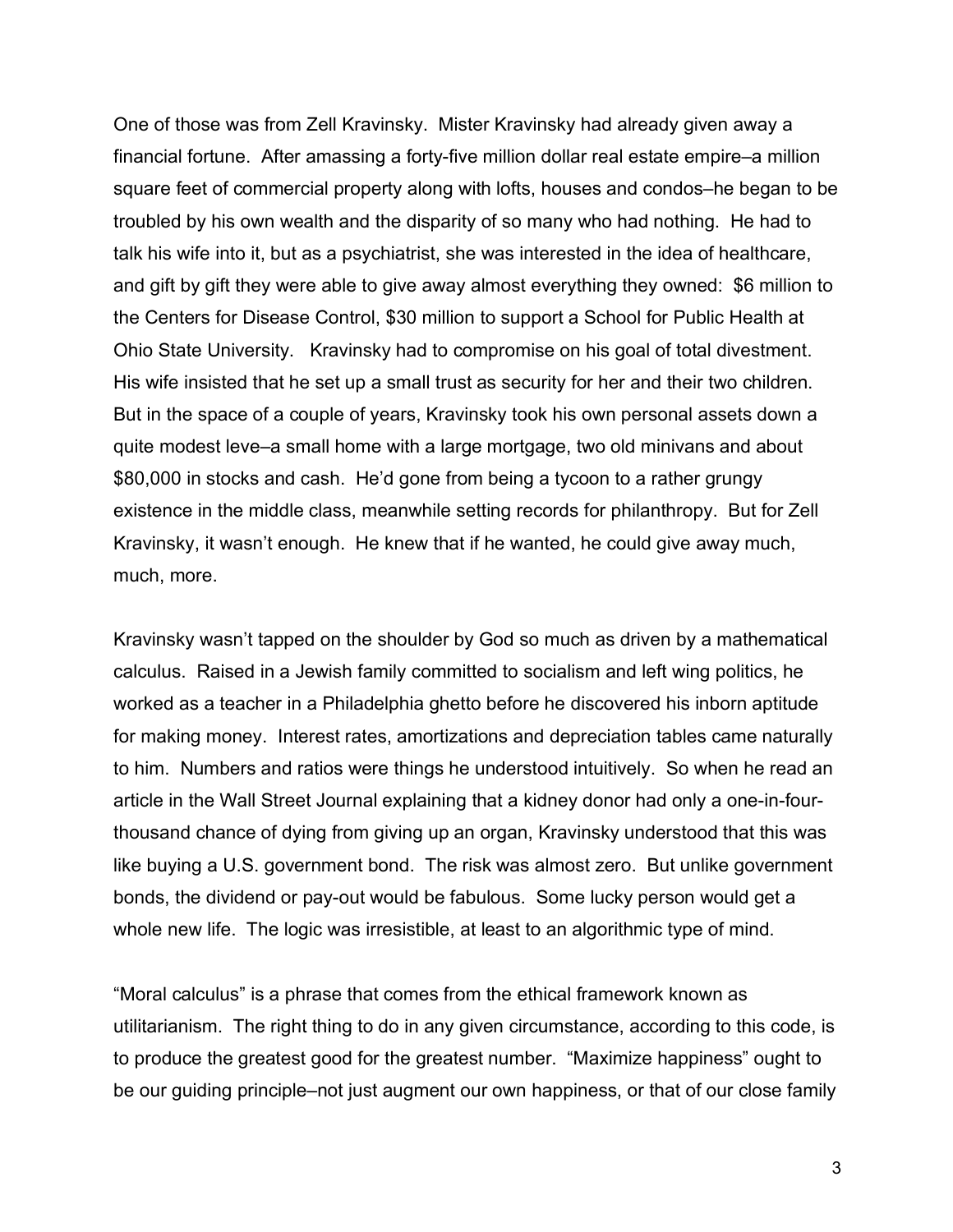and friends, but the felicity of other people in general–or maybe the happiness of all sentient beings if we follow the arguments of Peter Singer, the Australian philosophy who now teaches at Princeton and is the most prominent spokesperson for this viewpoint. In an essay titled "Famine, Affluence and Morality," he set up a puzzle called the Shallow Pond and the Envelope. Imagine, he proposes, a child who has fallen into a shallow pond and is in danger of drowning. Most of us would agree that we have an obligation to rescue the youngster, even if it means getting our clothes muddy or ruining our shoes. It would be callous to put a higher price on footwear than on the life of an innocent child. But now imagine receiving an envelope from Oxfam or UNICEF, the kind of fundraising plea that arrives in our mailboxes regularly every month. Ignoring the envelope would be morally equivalent to ignoring the drowning child, Singer claims.

To sharpen the dilemma, he proposes the hypothetical case of Bob, who is close to retirement. He has invested most of his savings in a very rare and valuable old car, a Bugatti. In addition to the pleasure he gets from driving and caring for his car, Bob knows that its rising market values means that he will always be able to sell it and live comfortably in retirement. One day when Bob is out for a drive, he parks the Bugatti near the end of a railway siding and goes for a walk up the track. As he does so, he sees that a runaway train, with no one aboard, is hurtling down the line. Farther down the track, he sees the small figure of a child very likely to be killed by the runaway locomotive. He can't stop the train and the child is too far away to warn of the danger, but he can throw a switch that will divert the train down the siding where his Bugatti is parked. Then nobody will die–but his beloved Bugatti will be destroyed. Thinking of his joy in owning the car and the financial security it represents, Bob hesitates. What should he do?

What would you do? Most people in this congregation are extraordinarily altruistic. They raise funds to pay off other people's medical debts. They cooperate to shelter refugee families. They keep their Little Food Pantries filled with wholesome meals and reach for their wallets when earthquakes strike distant lands. Few of us, however, would go as far as Professor Singer, who recommends that whatever we possess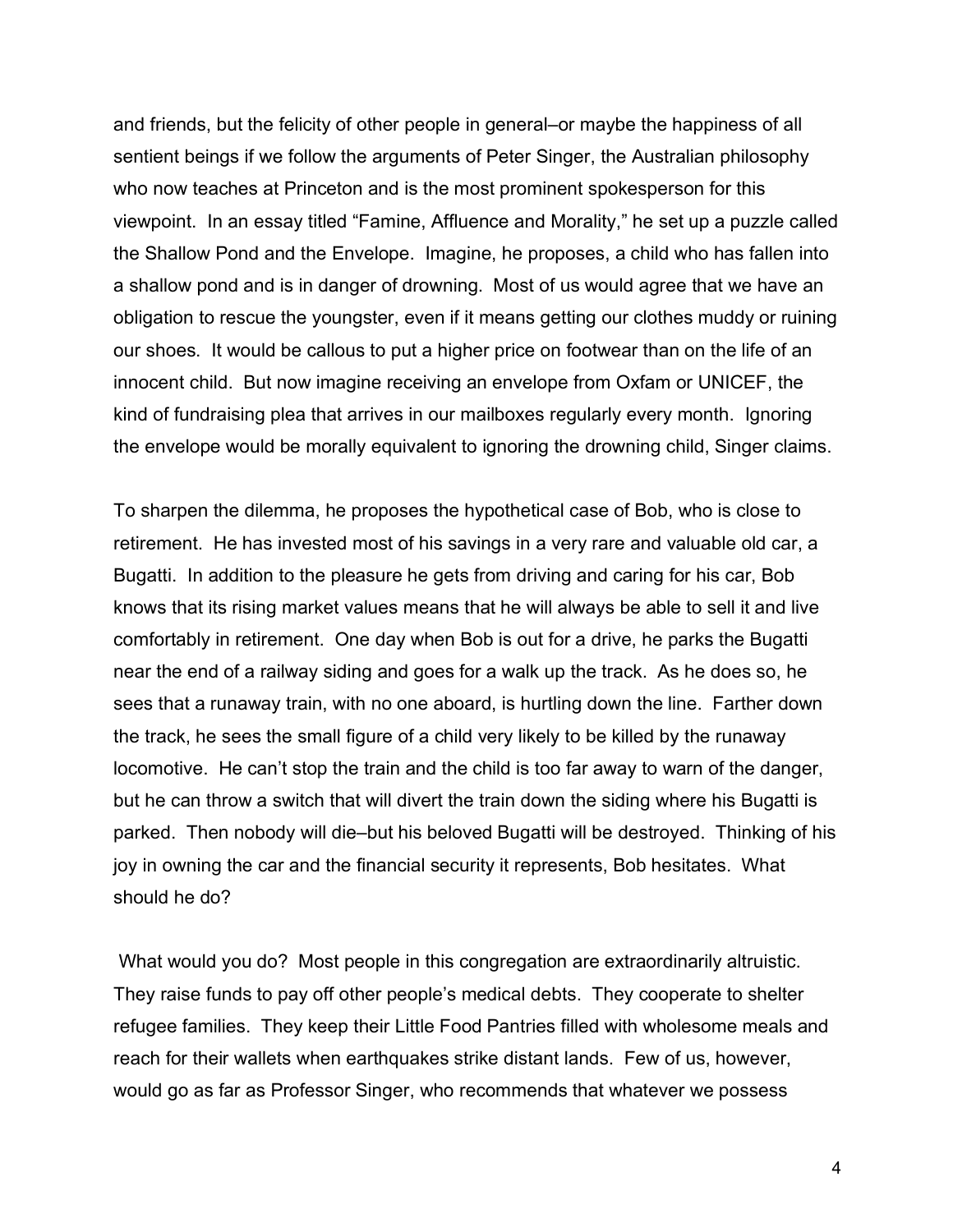above the bare necessities ought to be donated to those in desperate need. Singer has suggested that the solution to world poverty is simple. If all of us living in North America gave away income in excess of \$30,000 or \$40,000 a year, or whatever we spend on basic necessities as opposed to lifestyle upgrades, the 25,000 who die each day from hunger could all be fed. More than most, Mr. Singer actually practices what he preaches. Last year after receiving the Berggruen Prize for Philanthropy and Culture, an award made annually to thinkers whose ideas have changed the world, the philosopher announced that he would give away the entire one million dollars in prize money, with half going toward organizations campaigning to end factory farming and reduce animal suffering and half toward charities associated with "The Life You Can Save," a non-profit he founded to identify aid organizations that squeeze the most out of every penny to end human misery. In addition to other good works, he is pushing for the development of a global health exchange, so that potential organ donors in the West can be matched with recipients living in poorer countries, and vice versa. Still, even the admirable Peter Singer hasn't volunteered to give away a kidney.

There is more to lie than logic, after all. Zell Kravinsky has considered giving all his organs away. With a liver, two kidneys, and a perfectly good heart, he could save several lives in exchange for his one. The arithmetic makes perfect sense, in a screwy sort of way. But he knows the other children at school would tease his kids because their father was a freak, and he doesn't want to be a bad Dad. He'd like to give away his clothes, too, but knows that if he went naked, investment bankers wouldn't let him in the front door anymore, so he does own one suit that cost him \$20 at a thrift store. Kravinsky's parents were furious at him for giving away his wealth, and his marriage took some strain. Moral decisions can't be analyzed mathematically anymore than relationships or families can.

Still, a young black woman named Donnell Reid who was trapped on dialysis for eight years before Kravinsky gave her back her health and freedom is convinced her benefactor is a hero. But that's not how Zell Kravinsky sees himself. He thinks of himself as just an ordinary guy trying hard to do the right thing. No one should have two